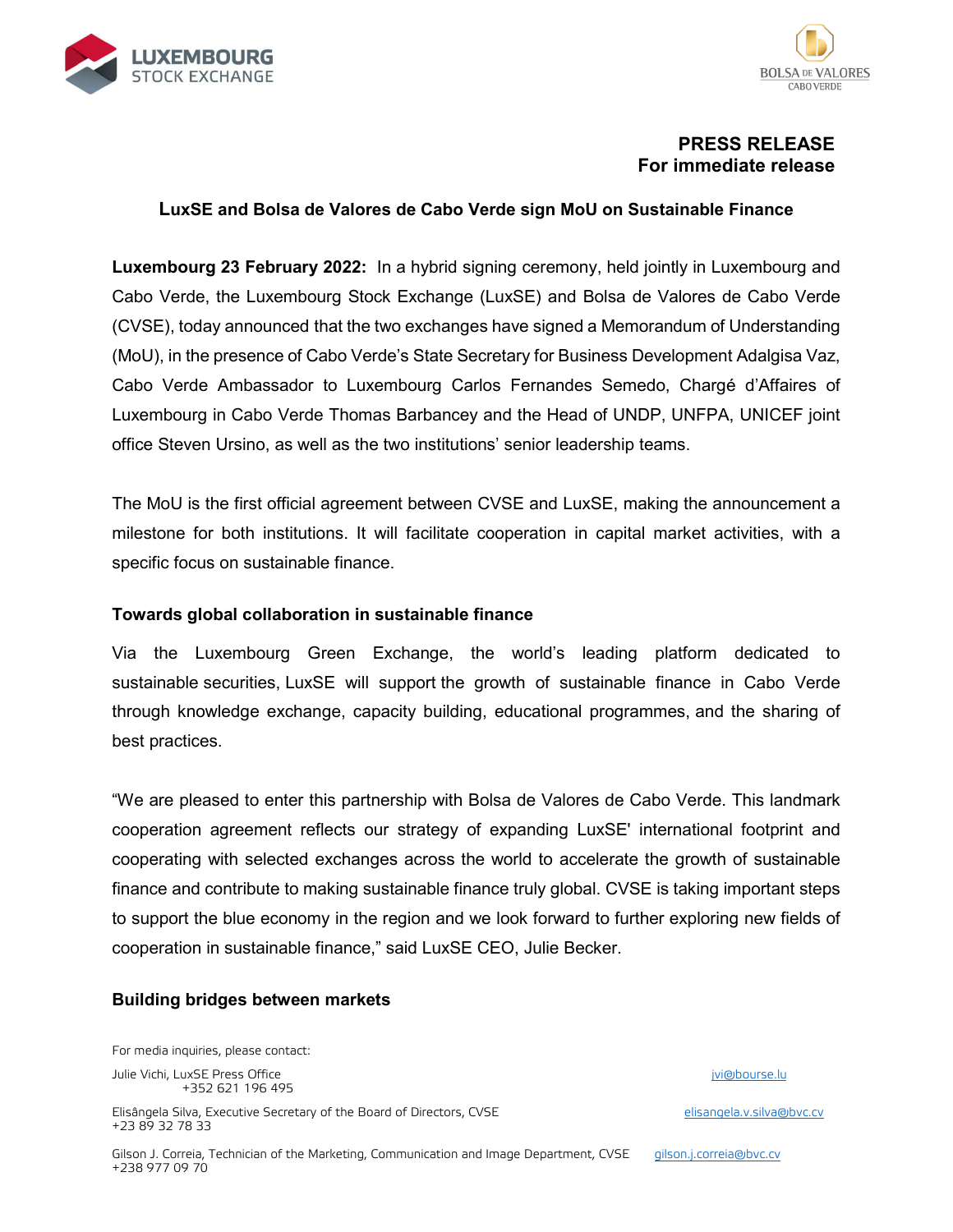



The agreement is a testament to the increasing focus on building strong international relationships between developed economies and emerging markets, particularly in the sustainable finance sphere, as highlighted during COP26 in Glasgow in November.

In partnership with the United Nations Development Programme (UNDP), CVSE is developing Blu-X, a platform dedicated to promoting the listing of sustainable financial instruments with a specific focus on the blue economy. Through Blu-X, CVSE sets out to become one of the leading venues for sustainable finance in Africa and especially for Lusophone countries.

CVSE CEO Miguel Monteiro commented "This partnership with LuxSE, for which we are very pleased, will play a key role in the development and consolidation of the sustainable financing project that the Cabo Verde Stock Exchange has in progress – the Blu-X project, and for the development of the national market for sustainable securities in general. Given the knowledge and experience that LuxSE has in this matter, this partnership will bring significant gains to CVSE, the capital market and the country's sustainable development."

### **Close relationship between the countries**

The agreement between the two exchanges was made in a context of increased cooperation between Luxembourg and Cabo Verde. Luxembourg is one of the island state's leading partners in Europe and is investing in Cabo Verde's green transition through various development programmes. As an island state located off the west coast of Africa, Cabo Verde's economy and society are intrinsically linked to the ocean. Faced with the consequences of climate change and rising sea levels, its government has developed a blue economy strategy.

For media inquiries, please contact:

Julie Vichi, LuxSE Press Office in the state of the state of the state of the state in the state of the state of the state of the state of the state of the state of the state of the state of the state of the state of the s +352 621 196 495

Elisângela Silva, Executive Secretary of the Board of Directors, CVSE elisangela.v.silva@bvc.cv +23 89 32 78 33